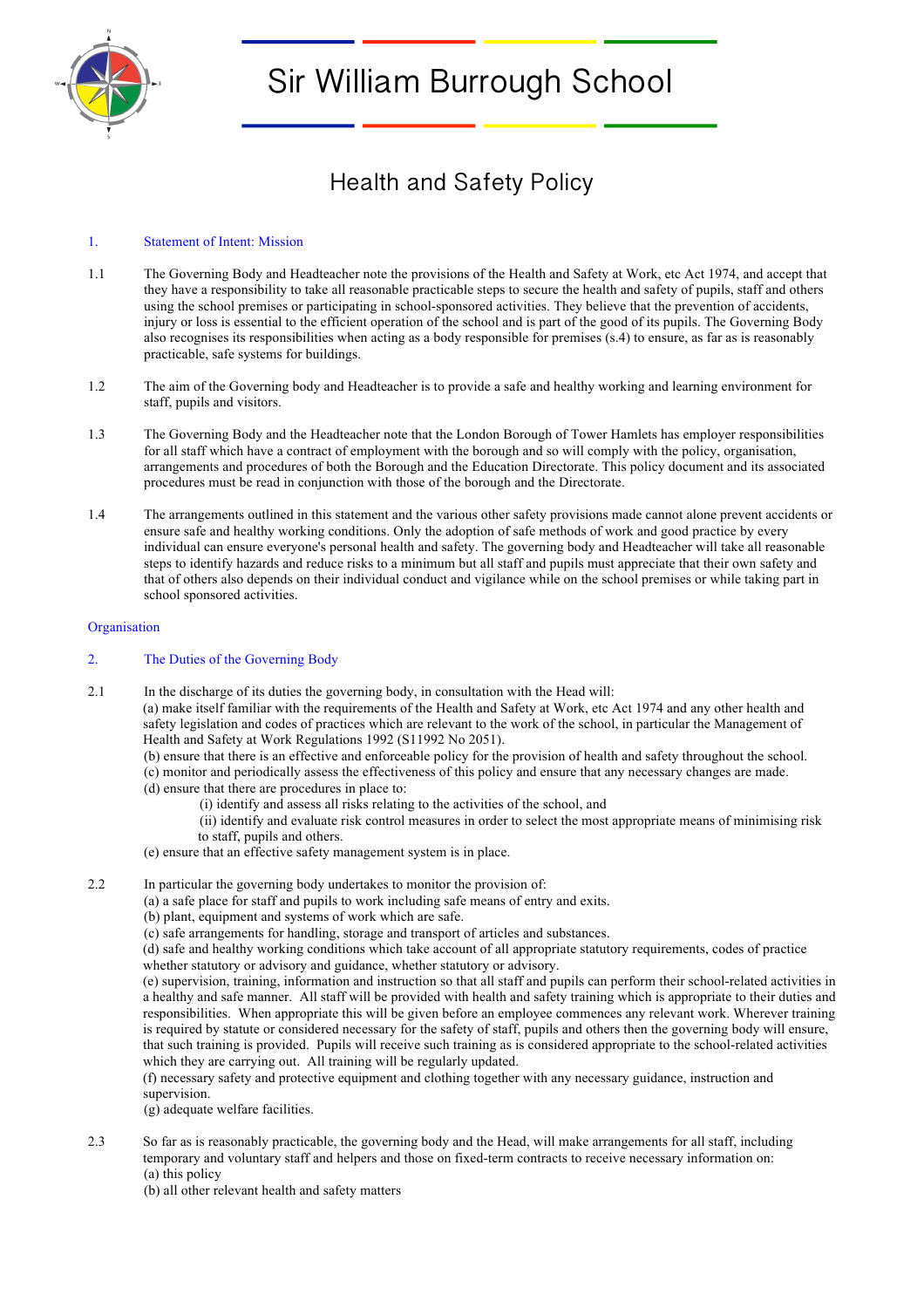(c) the instruction and training that will be given to all employees so that they may carry out their duties in a safe manner without placing themselves or others at risk.

# 3. The Duties of the Head

- 3.1 As well as the general duties which all members of staff have (see 5.0), the Head has responsibility for the day-to day maintenance and development of safe working practices and conditions for teaching staff, non teaching staff, ancillary staff, pupils, visitors and any other person using the premises or engaged in activities sponsored by the school and will take all reasonable practicable steps to achieve this end through the heads of departments, senior members of staff, teachings and others as appropriate.
- 3.2 The Head is required to take all necessary and appropriate action to ensure that Borough policy and any requirements of the Governing Body are addressed at all times.

# 3.3. In particular, the Head will:

(a) be aware of the basic requirements of the Health and Safety at Work, etc Act 1974 and any other health and safety legislation on codes of practices relevant to the work of their school.

(b) so far as is reasonable practicable,

(i) ensure, at all times, the health, safety and welfare of staff, pupils and others using the school premises or facilities or services or attending or taking part in school sponsored activities.

(ii) ensure safe working conditions of the health, safety and welfare of staff pupils and others using the school premises and facilities.

(c) ensure safe working practices and procedures throughout the school including those relating to the provision and use of machinery and other apparatus, so that each task is carried out to the required standards and so that all risks are controlled. (d) consult with members of staff, including the safety representatives, on health and safety issues.

(e) arrange systems of risk assessment to allow the prompt identification of potential hazards and implement appropriate corrective action.

(f) arrange regular reviews, safety audits, inspections.

(g) identify the training needs of staff and pupils and ensure that all members of staff and pupils who have identified training needs receive adequate and appropriate training and instruction in health and safety matters.

(h) encourage staff, pupils and others to promote health and safety.

(i) ensure that any defects in the premises, its plant, equipment or facilities which relate to or may affect the health and safety of staff, pupils and others are made safe without delay.

(j) encourage all employees to suggest ways and means of reducing risks.

(k) collate accident and incident information and, when necessary, carry out accident and incident investigations. (l) monitor the standard of health and safety throughout the school, including all school-based activities, encourage staff, pupils and others to achieve the highest possible standards, and discipline those who consistently fail to consider their own well-being or the health and safety of others. Any disciplinary action involving staff will follow standard procedures. (m) ensure adequate first aid and welfare provision

(n) provide relevant information in a conspicuous position/form regarding risks, remedial works, policies, safety personnel, meetings etc.

(o) maintain the safety management system.

## 4.0 The Duties of Supervisory Staff

- 4.1 All supervisory staff (e.g. heads of departments, co-ordinators, senior technicians, teachers, premises managers/school keepers) will make themselves familiar with the requirements of the Health and Safety at work, etc Act 1974 and any other health and safety legislation and codes of practice which are relevant to the work of their area of responsibility.
- 4.2 In addition to the general duties which all members of staff have (see 5.0) they will be directly responsible to the Head or the member of staff nominated by the Head to have overall day-to-day responsibilities for the implementation and operation of the school's health and safety policy within their relevant departments and areas of responsibility.
- 4.3 They will take a direct interest in the school's health and safety policy and in helping other members of staff, pupils and others to comply with its requirements.
- 4.4 As part of their day-to-day responsibilities they will ensure that:
	- (a) safe methods of working exist and are implemented throughout their department.
	- (b) health and safety regulations, rules, procedures and codes of practice are being applied effectively.

(c) staff, pupils and others under jurisdiction are instructed in staff working practices.

(d) new employees working within their department are given instruction in safe working practices.

(e) regular safety inspections are made of their area of responsibilities as required by the Head or as necessary.

(f) positive, corrective action is taken where necessary to ensure the health and safety of all staff, pupils and others.

(g) all plant, machinery and equipment in the department in which they work in good and safe working order.

(h) all plant, machinery and equipment in the department in which they work is adequately guarded.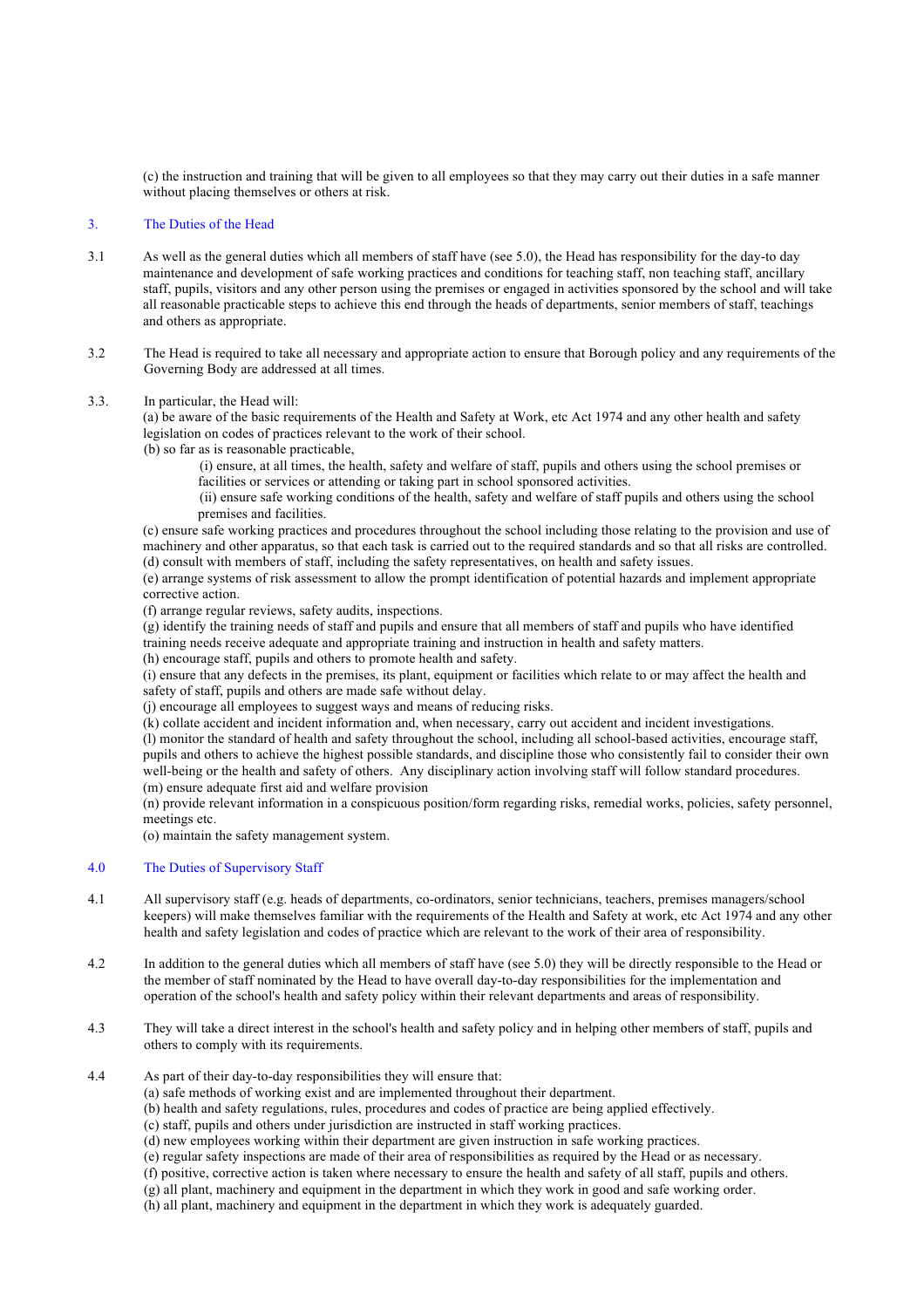(i) all reasonable practicable steps are taken to prevent the unauthorised or improper use of all plant, machinery and equipment in the department in which they work.

(j) appropriate protective clothing and equipment, first aid and fire appliances are provided and readily available in the department in which they work. (In the case of personal protective equipment a system must be in place to require the use of such items for specified activities).

(k) toxic, hazardous and highly flammable substances in the department in which they work are correctly used, stored and labelled.

(l) they monitor the standard of health and safety throughout the department in which they work, encourage staff, pupils and others to achieve the highest possible standards of health and safety, and discipline those who consistently fail to consider their own well-being or the health and safety of others.

(m) all signs used meet specified requirements.

(n) all health and safety information is communicated to all relevant persons.

(o) they report, as appropriate, any health and safety concerns to the appropriate individual, taking any necessary local action to protect safety.

# 5.0 Duties of all members of staff

5.1 All staff will make themselves familiar with the requirements of the Health and Safety at Work etc Act 1974 and any other health and safety legislation and codes of practice which are relevant to the work of the department in which they work. They must:

(a) take reasonable care of their own health and safety and any other persons who may be affected by their acts or omissions at work.

(b) as regards any duty or requirements imposed on his or her employer or any other persons by or under any of the relevant statutory provisions, co-operate with him or her as far as necessary to enable that duty or requirement to be performed or complied with.

(c) not interfere or misuse anything provided in the interests of Health and Safety.

- 5.2 All staff are to familiarise themselves with the Health and Safety aspects of their work and to avoid conduct which would put them or anyone else at risk.
- 5.3 In particular all members of staff will:

(a) be familiar with the safety policy and the relevant safety arrangements and procedures.

(b) ensure health and safety regulations, rules, routines and procedures are being applied effectively by both junior staff and pupils.

(c) as far as reasonably practicable ensure that all plant, machinery and equipment is in good and safe working order before any use.

(d) as far as reasonably practicable ensure that all plant, machinery and equipment is in good and safe working order before any use.

- (e) not make unauthorised or improper use of plant, machinery and equipment.
- (f) use the correct equipment and tools of the job and any protective equipment or safety devices which may be supplied.
- (g) ensure that hazardous substances are correctly used, stored and labelled.

(h) report any defects in the premises, plant, equipment and facilities which they observe, taking any necessary local action to ensure safety.

(i) taken an active interest in promoting health and safety and suggest ways of reducing risks.

# 6.0 Hirers and others

6.1 The Governing Body and the Head will seek to ensure that hirers, and others who use the school premises conduct themselves and carry out their operations in such a manner that all statutory and advisory safety requirements are met at all times.

6.2 When the premises are hired to persons, it will be a condition for all hirers and others using the school premises or facilities that they comply with required safety directives and that they will not:

(a) introduce equipment for use on the school premises without written authorised consent.

- (b) alter fixed installations.
- (c) remove fire and safety notices or equipment
- (d) take any action that may create hazards for persons using the premises or the staff or pupils of the school.
- 6.3 All contractors who work on the school premises are required to ensure safe working practices by their own employees under the provisions of the Health and safety at Work, etc Act 1974 and must pay due regard to the safety of all persons using the premises in accordance with ss.3-4 of the Health and Safety at Work, etc Act 1974.
- 6.4 In instances where a hirer, contractor or any other third party creates hazardous conditions and refuses to eliminate them or take action to make them safe the Head will take such actions as are necessary to prevent persons in his or her care from risk of injury.